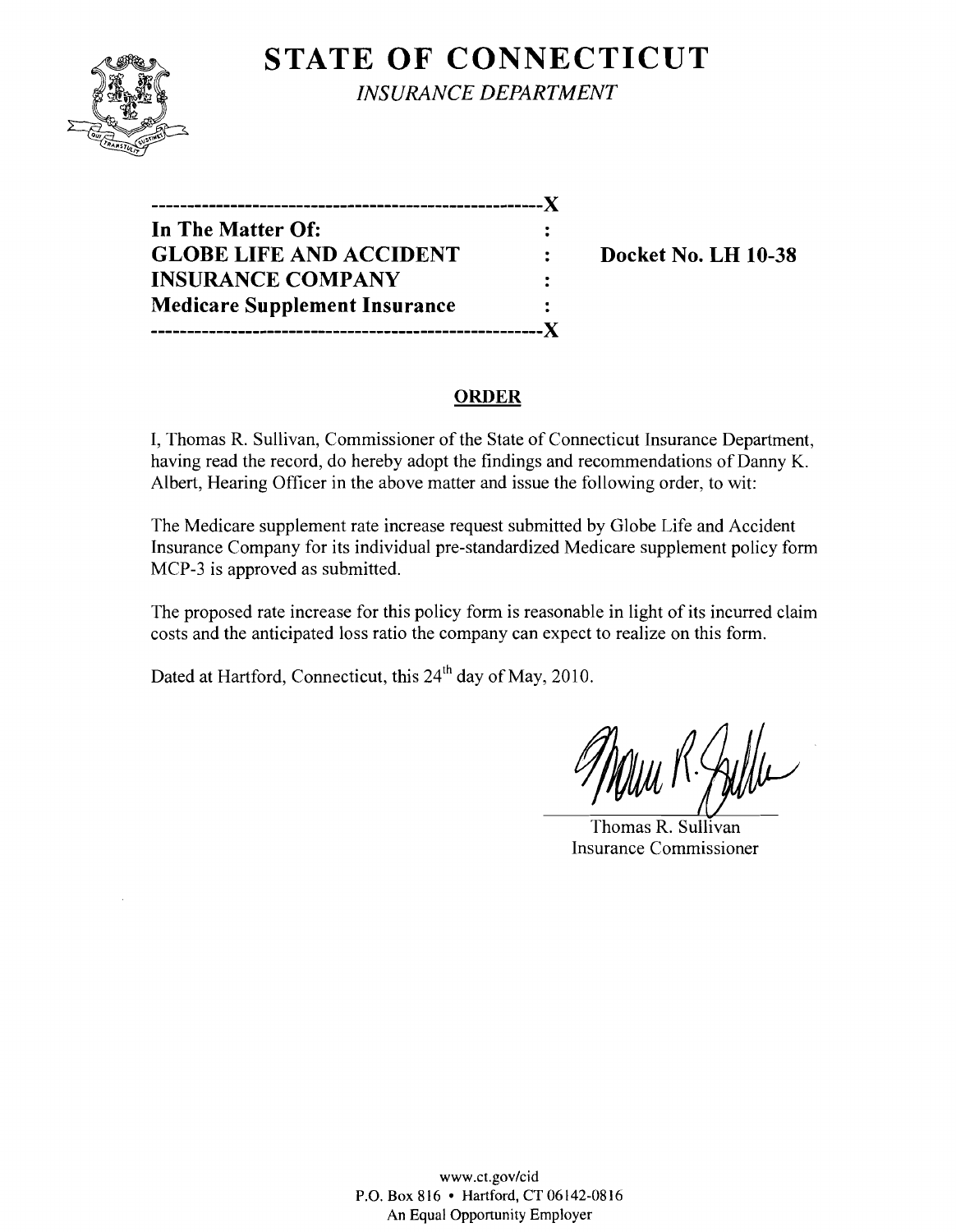# **STATE OF CONNECTICUT**

*INSURANCE DEPARTMENT* 

 $\ddot{\phantom{a}}$ 

 $\ddot{\cdot}$ 

---------------------------------X

**In The Matter Of: GLOBE LIFE AND ACCIDENT : Docket No. LH 10-38 INSURANCE COMPANY Medicare Supplement Insurance ------------------------------------------------------)(** 

### **PROPOSED FINAL DECISION**

## 1. **INTRODUCTION**

The Insurance Commissioner of the State of Connecticut is empowered to review rates charged for individual and group Medicare supplement policies sold to any resident of this State who is eligible for Medicare. The source for this regulatory authority is contained in Chapter 700c and Section 38a-495a of the Connecticut General Statutes.

After due notice a hearing was held at the Insurance Department in Hartford on May 11, 2010 to consider whether or not the rate increase requested by Globe Life and Accident Insurance Company on its individual pre-standardized Medicare supplement business should be approved.

No members from the general public attended the hearing.

No representatives from Globe Life and Accident Insurance Company attended the hearing.

The hearing was conducted in accordance with the requirements of Section 38a-474, Connecticut General Statutes, the Uniform Administrative Procedures Act, Chapter 54 of the Connecticut General Statutes, and the Insurance Department Rules of Practice, Section 38a-8-1 et seq. of the Regulations of Connecticut State Agencies.

A Medicare supplement (or Medigap) policy is a private health insurance policy sold on an individual or group basis which provides benefits that are additional to the benefits provided by Medicare. For many years Medicare supplement policies have been highly regulated under both state and federal law to protect the interests of persons eligible for Medicare who depend on these policies to provide additional coverage for the costs of health care.

Effective December 1,2005, Connecticut amended its program of standardized Medicare supplement policies in accordance with Section 38a-496a of the Connecticut General Statutes, and Sections 38a-495a-1 through 38a-495a-21 of the Regulations of Connecticut Agencies. This program, which conforms to federal requirements, provides that all insurers offering Medicare supplement policies for sale in the state must offer the basic "core" package of benefits known as Plan A. Insurers may also offer anyone or more of eleven other plans (Plans B through L).

> www.ct.gov/cid P.O. Box 816 • Hartford. CT06142-0816 An Equal Opportunity Employer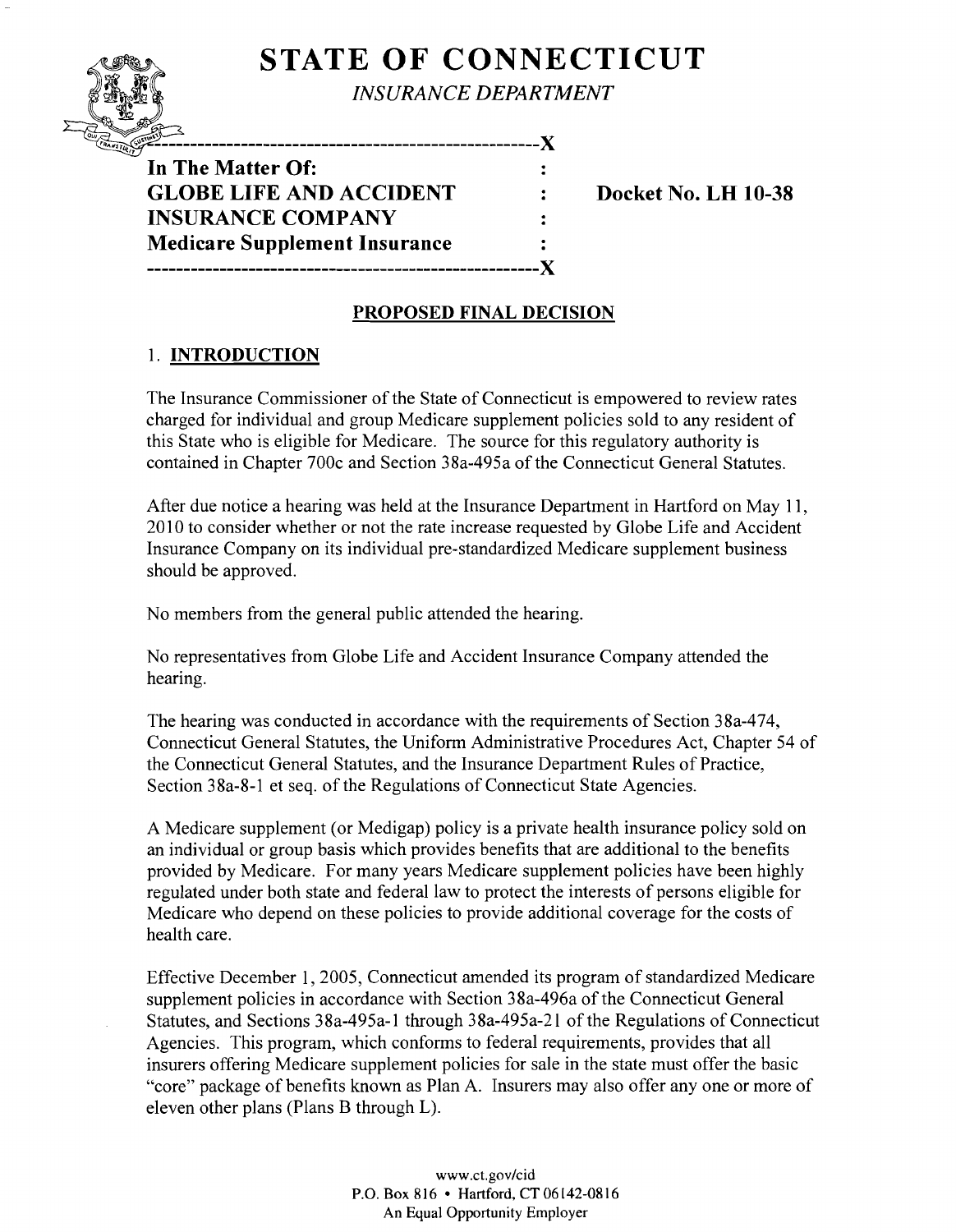Effective January 1, 2006, in accordance with Section 38a-495c of the Connecticut General Statutes (as amended by Public Act 05-20) premiums for all Medicare supplement policies in the state must use community rating. Rates for Plans A through L must be computed without regard to age, gender, previous claims history or the medical condition of any person covered by a Medicare supplement policy or certificate.

The statute provides that coverage under Plan A through L may not be denied on the basis of age, gender, previous claims history or the medical condition of any covered person. Insurers may exclude benefits for losses incurred within six months from the effective date of coverage based on a pre-existing condition.

Effective October 1, 1998, carriers that offer Plan B or Plan C must make these plans as well as Plan A, available to all persons eligible for Medicare by reason of disability.

Insurers must also make the necessary arrangements to receive notice of all claims paid by Medicare for their insureds so that supplemental benefits can be computed and paid without requiring insureds to file claim forms for such benefits. This process of direct notice and automatic claims payment is commonly referred to as "piggybacking" or "crossover".

Sections 38a-495 and 38a-522 of the Connecticut General Statutes, and Section 38a-495a-10 of the Regulations of Connecticut Agencies, state that individual and group Medicare supplement policies must have anticipated loss ratios of 65% and 75%, respectively. Under Sections 38a-495-7 and 38a-495a-10 of the Regulations of Connecticut Agencies, filings for rate increases must demonstrate that actual and expected losses in relation to premiums meet these standards, and anticipated loss ratios for the entire future period for which the requested premiums are calculated to provide coverage must be expected to equal or exceed the appropriate loss ratio standard.

Section 38a-473 of the Connecticut General Statutes provides that no insurer may incorporate in its rates for Medicare supplement policies factors for expenses that exceed 150% of the average expense ratio for that insurer's entire written premium for all lines of health insurance for the previous calendar year.

#### II. **FINDING OF FACT**

After reviewing the exhibits entered into the record of this proceeding, and utilizing the experience, technical competence and specialized knowledge of the Insurance Department, the undersigned makes the following findings of fact:

- 1. Globe Life and Accident Insurance Company has requested an 8% rate increase on form MCP-3, an individual pre-standardized Medicare supplement plan.
- 2. As of third quarter 2009, there were 6 policies in-force in Connecticut and 526 on a nationwide basis.
- 3. The proposed rates are expected to satisfy the Connecticut statutory loss ratio of  $65\%$ required of individual Medicare supplement forms.
- 4. Globe Life and Accident Insurance Company has conformed to subsection (e) of section 38a-495c, C.G.S. regarding the automatic claims processing requirement.